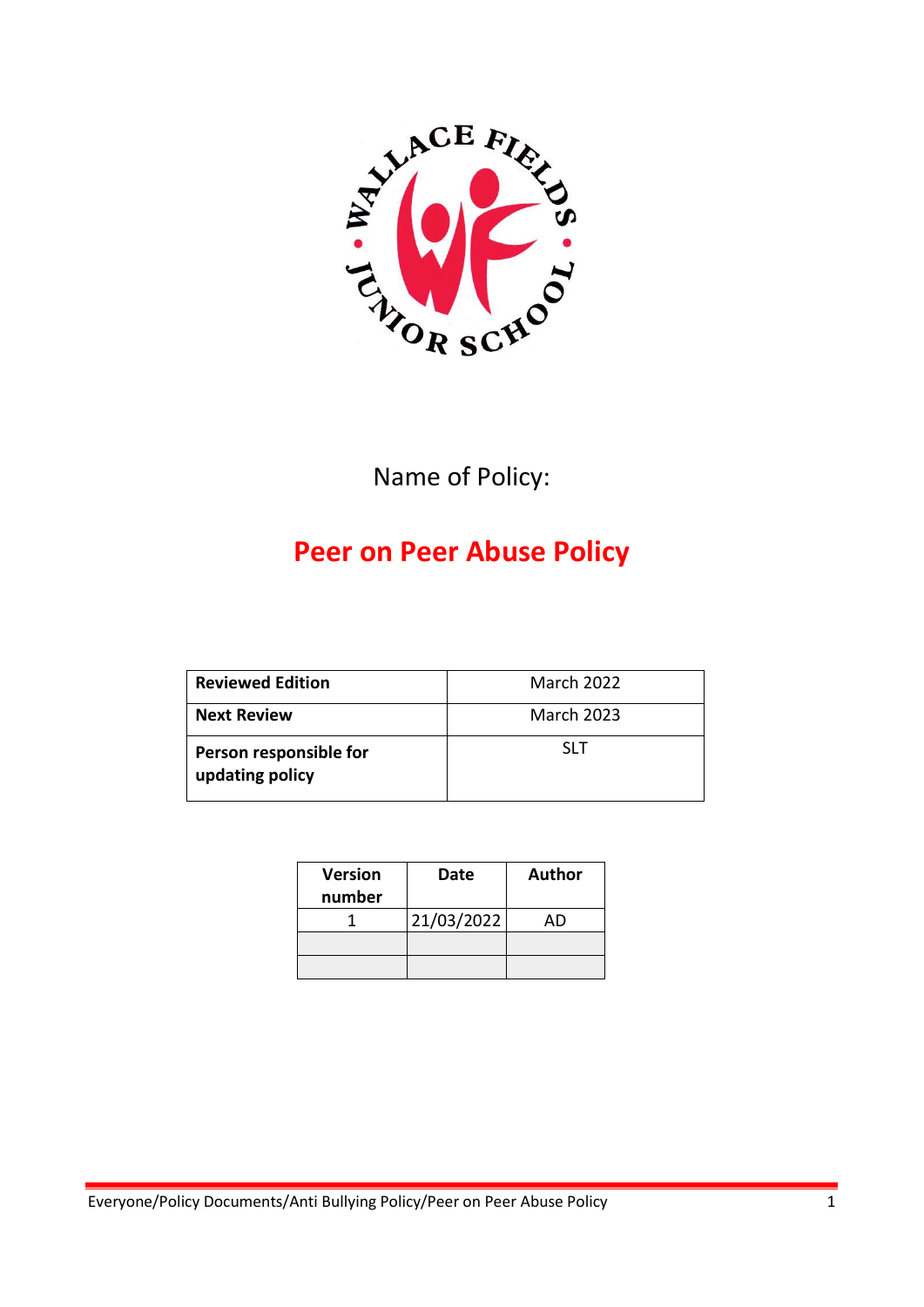# **Contents**

| Responding to Alleged Incidents Responding to reports of sexual violence and sexual harassment 4 |  |
|--------------------------------------------------------------------------------------------------|--|
|                                                                                                  |  |
|                                                                                                  |  |
|                                                                                                  |  |
|                                                                                                  |  |
|                                                                                                  |  |
|                                                                                                  |  |
|                                                                                                  |  |
|                                                                                                  |  |
|                                                                                                  |  |
|                                                                                                  |  |
|                                                                                                  |  |
|                                                                                                  |  |
|                                                                                                  |  |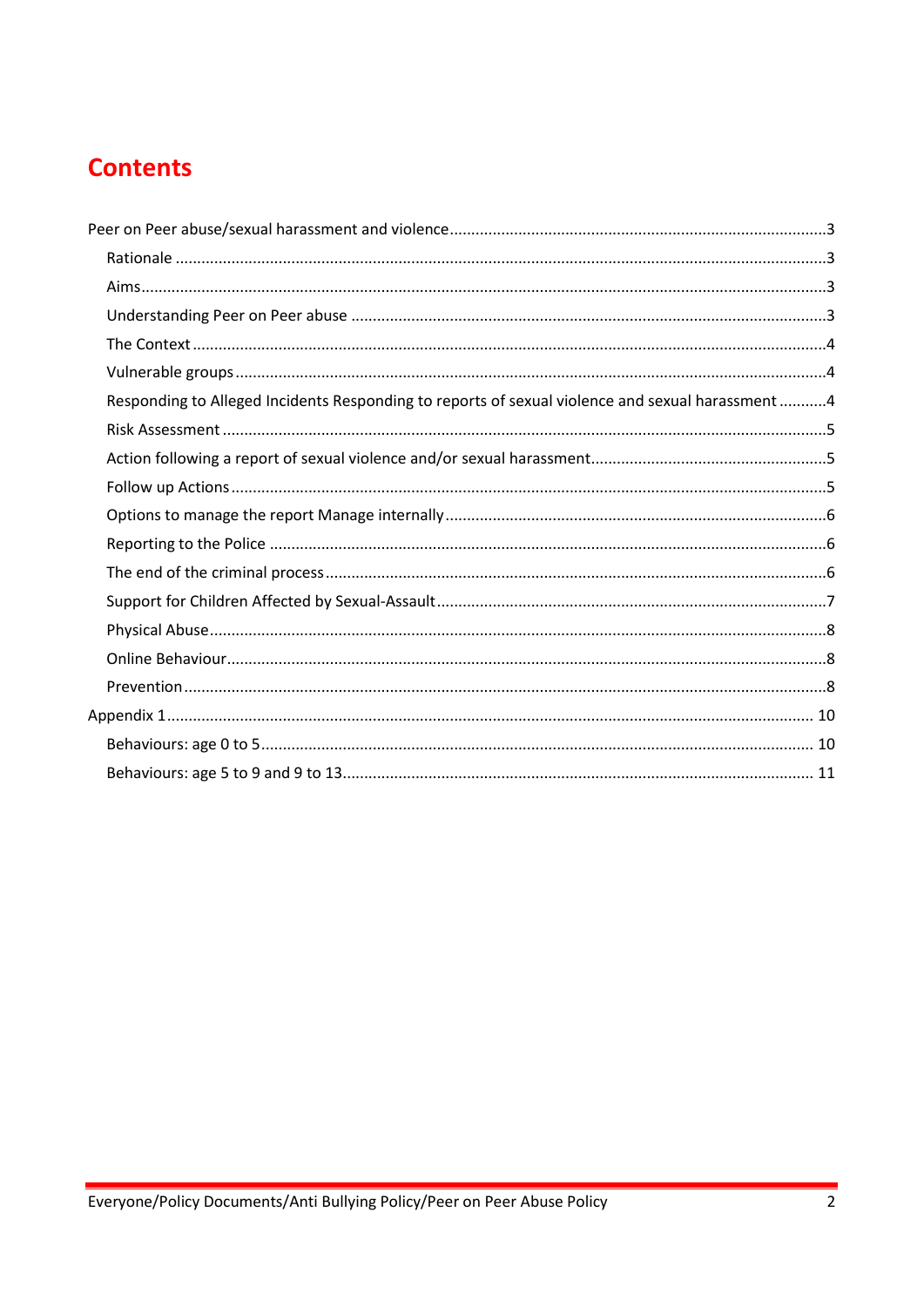# <span id="page-2-0"></span>**Peer on Peer abuse/sexual harassment and violence**

### <span id="page-2-1"></span>**Rationale**

Wallace Fields Junior School recognises that children are vulnerable to and capable of abusing their peers. We take such abuse as seriously as abuse perpetrated by an adult. This includes verbal as well as physical abuse. Peer on peer abuse will not be tolerated or passed off as part of "banter" or "growing up".

We are committed to a whole school approach to ensure the prevention, early identification and appropriate management of peer on peer abuse within our school and beyond.

In cases where peer on peer abuse is identified we will follow our child protection procedures, taking a contextual approach to support all children and young people who have been affected by the situation.

We recognise that peer on peer abuse can manifest itself in many ways such as:

- Child Sexual Exploitation
- Sexting or youth produced digital imagery
- **Upskirting**
- Bullying
- Radicalisation
- Abuse in intimate relationships
- Children who display sexually harmful behaviour
- Gang association and serious violence (County Lines)
- Technology can be used for bullying and other abusive behaviour

Some of these behaviours will need to be handled with reference to other policies in school such as the behaviour policy, anti- bullying policy, child protection policy and online safety policy.

This policy concentrates on peer on peer abuse in the context of sexual harassment and sexual violence. It is compliant with the statutory guidance on peer-on-peer abuse as set out in Keeping Children Safe in Education (September 2021 )

# **Policy Development**

The policy has been developed in consultation with senior leaders, governors and staff

#### <span id="page-2-2"></span>**Aims**

#### **The policy will: -**

- Set out our strategies for preventing, identifying and managing peer on peer abuse
- Take a contextual approach to safeguarding all children and young people involved. Acknowledging that children who have allegedly abused their peers or displayed harmful sexual behaviour are themselves vulnerable and may have been abused by peer, parents or adults in the community.

#### <span id="page-2-3"></span>**Understanding Peer on Peer abuse**

Sexual violence and sexual harassment can occur between two children of any age and sex , or a group of children sexually assaulting , or sexually harassing a single child or group of children.

Everyone/Policy Documents/Anti Bullying Policy/Peer on Peer Abuse Policy 3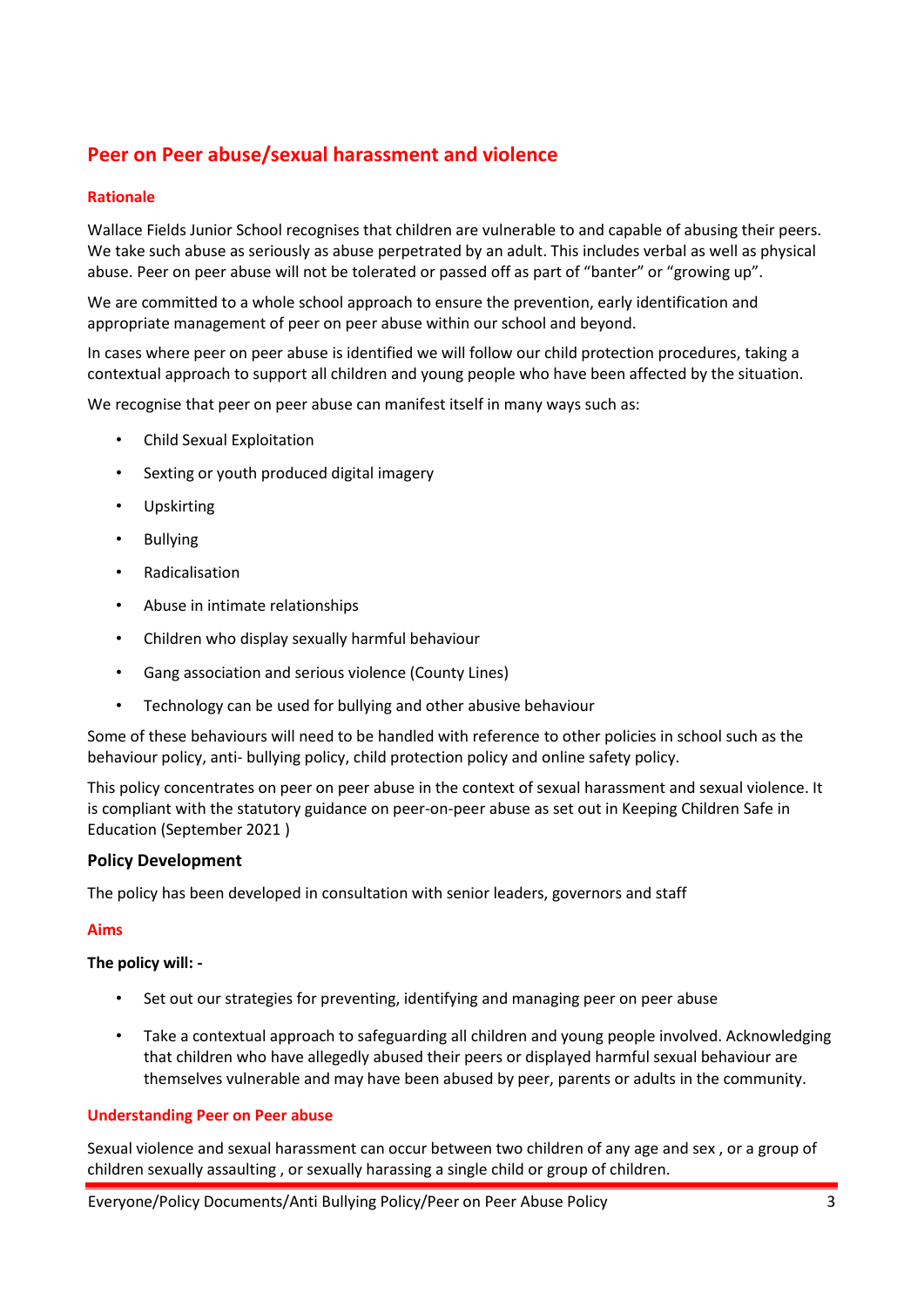The impact of this behaviour on children can be very distressing and have an impact on academic achievement and emotional health and wellbeing.

Sexual harassment and sexual violence may also occur online and offline.

### <span id="page-3-0"></span>**The Context**

All behaviour takes place on a spectrum. Understanding where a child's behaviour falls on a spectrum is essential to being able to respond appropriately to it.

In this policy we recognise the importance of distinguishing between problematic and abusive sexual behaviour (Harmful Sexual Behaviour HSB).

We are adopting the NSPCC definition of HSB as: -

"Sexual behaviours expressed by children…that are developmentally inappropriate, may be harmful towards self or others, or be abusive towards another child…or adult."

We will also use Simon Hackett's continuum model to demonstrate the range of sexual behaviours.

(Appendix 1) and the Brook Traffic Lights (appendix 2)

### <span id="page-3-1"></span>**Vulnerable groups**

We recognise that all children can be at risk however we acknowledge that some groups are more vulnerable. This can include: experience of abuse within their family; living with domestic violence; young people in care; children who go missing; children with additional needs (SEN and/or disabilities); children who identify or are perceived as LGBT and/or have other protected characteristics under the Equalities Act 2010.

Whilst research tells is us girls are more frequently identified as being abused by their peers and, girls are more likely to experience unwanted sexual touching in schools this is not confined to girls.

Boys are less likely to report intimate relationship abuse and may display other behaviour, such as antisocial behaviour. Boys report high levels of victimisation in areas where they are affected by gangs. We recognise that both boys and girls experience peer on peer abuse, but they do so in gendered ways.

All staff should be aware of indicators, which may signal that children are at risk from, or are involved with serious violent crime. These may include increased absence from school, a change in friendships or relationships with older individuals or groups, a significant decline in performance, signs of self-harm or a significant change in wellbeing, or signs of assault or unexplained injuries. Unexplained gifts or new possessions could also indicate that children have been approached by, or are involved with, individuals associated with criminal networks or gangs.

# <span id="page-3-2"></span>**Responding to Alleged Incidents Responding to reports of sexual violence and sexual harassment**

All reports of peer on peer abuse will be made on a case by case basis with the designated safeguarding lead (DSL) or their deputy (DDSL) taking a leading role using their professional judgement and supported by other agencies such as social care or the police as required.

#### **The immediate response to a report**

- The school or college will take all reports seriously and will reassure the victim that they will be supported and kept safe.
- Staff will not promise confidentiality as the concern will need to be shared further (for example, with the designated safeguarding lead or social care) staff will however only share the report with those people who are necessary to progress it.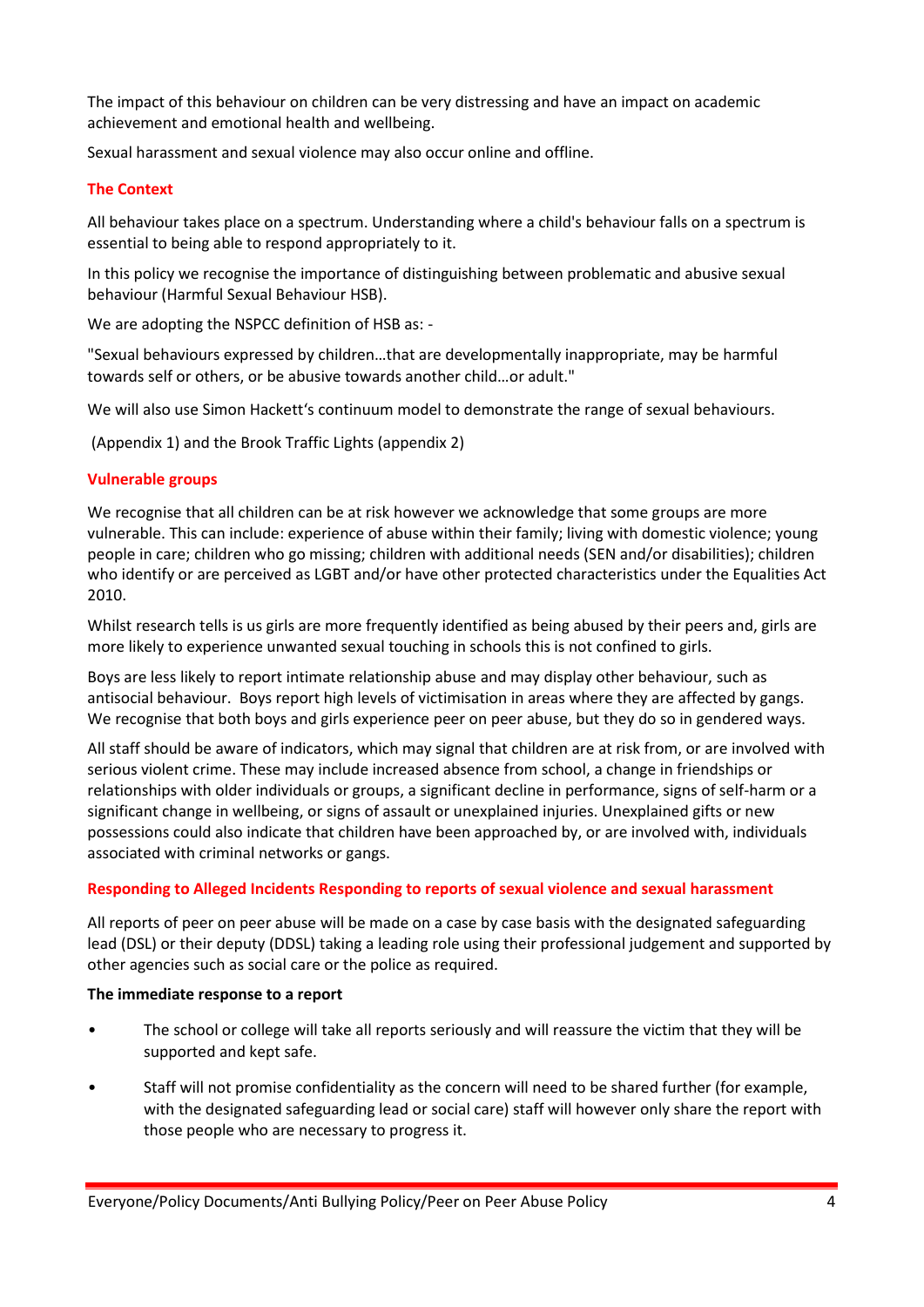- A written report will be made as soon after the interview as possible recording the facts as presented by the child. These may be used as part of a statutory assessment if the case is escalated later.
- Where the report includes an online element the school or college will follow advice on searching, screening and confiscation. The staff will not view or forward images unless unavoidable and only if another member of staff (preferably the DSL) is present.
- The DSL will be informed as soon as possible.

#### <span id="page-4-0"></span>**Risk Assessment**

When there has been a report of sexual violence, the designated safeguarding lead (or a deputy) will make an immediate risk and needs' assessment. Where there has been a report of sexual harassment, the need for a risk assessment should be considered on a case-by-case basis. The risk and needs' assessment should consider:

- The victim, especially their protection and support;
- The alleged perpetrator; and
- All the other children (and, if appropriate, adult students and staff) at the school or college, especially any actions that are appropriate to protect them;

Risk assessments will be recorded in a written format and will be filed on CPOMS.

### <span id="page-4-1"></span>**Action following a report of sexual violence and/or sexual harassment**

Following an incident, we will consider

- The wishes of the victim in terms of how they want to proceed. This is especially important in the context of sexual violence and sexual harassment;
- The nature of the alleged incident(s), including: whether a crime may have been committed and consideration of harmful sexual behaviour;
- The ages of the children involved;
- The developmental stages of the children involved;
- Any power imbalance between the children. For example, is the alleged perpetrator significantly older, more mature or more confident? Does the victim have a disability or learning difficulty?
- If the alleged incident is a one-off or a sustained pattern of abuse;
- Are there ongoing risks to the victim, other children, adult students or school or college staff; and other related issues and wider context?

#### <span id="page-4-2"></span>**Follow up Actions**

#### **Children sharing a classroom:**

Whilst the school establishes the facts of the case and starts the process of liaising with children's social care, CSPA and the police:

- The perpetrator will be removed from any classes they share with the victim.
- We will consider how best to keep the victim and alleged perpetrator a reasonable distance apart on school premises.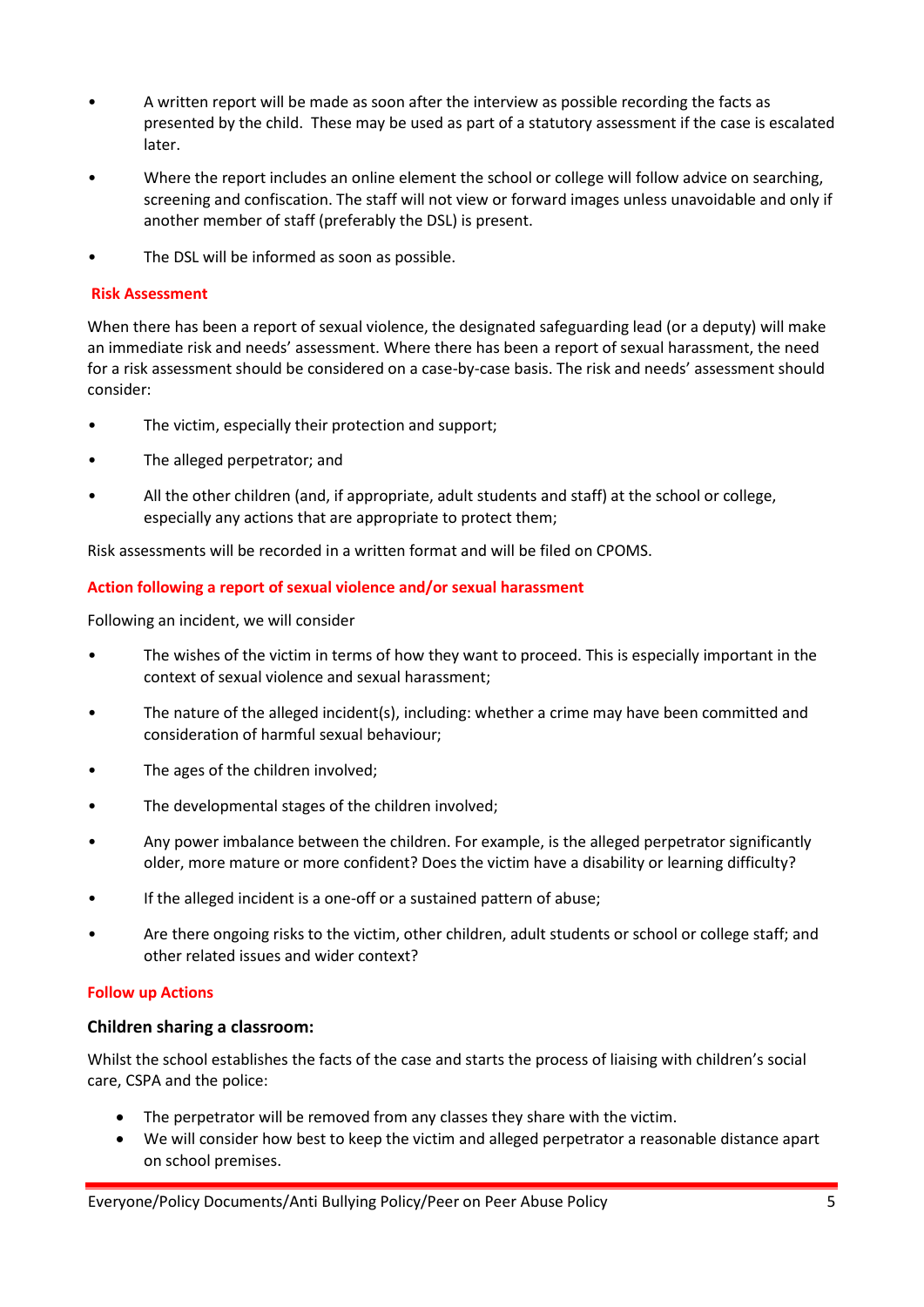These actions are in the best interests of both children and should not be perceived to be a judgment on the guilt of the alleged perpetrator.

# <span id="page-5-0"></span>**Options to manage the report Manage internally**

1. In some cases of sexual harassment, for example, one-off incidents, we may decide that the children concerned are not in need of early help or statutory intervention and that it would be appropriate to handle the incident internally, perhaps through utilising the behaviour and bullying policies and by providing pastoral support.

This decision will be made based on the principle that sexual violence and sexual harassment is never acceptable and will not be tolerated. All decisions, and discussions around making these decisions will be recorded and stored on CPOMS.

2. In line with 1 above, we may decide that the children involved do not require statutory interventions but may benefit from Early Help. Early Help means providing support as soon as a problem emerges, at any point in a child's life. Providing Early Help is more effective in promoting the welfare of children than reacting later. Early Help can be particularly useful to address nonviolent harmful sexual behaviour and may prevent escalation of sexual violence.

3. Where a child has been harmed, is at risk of harm, or is in immediate danger, we will make a referral to the CSPA. Further help can be sought from NSPCC help centre 0808 800 5000.

Where statutory assessments are appropriate, the DSL or DDSL will be working alongside, and cooperating with, the relevant lead social worker. Collaborative working will help ensure the best possible package of coordinated support is implemented for the victim and, where appropriate, the alleged perpetrator and any other children that require support.

# <span id="page-5-1"></span>**Reporting to the Police**

Any report to the police will generally be made through the CSPA as above.

Where a report of rape, assault by penetration or sexual assault is made, the starting point is this will be passed on to the police. Whilst the age of criminal responsibility is ten, if the alleged perpetrator is under ten, the starting principle of reporting to the police remains. The police will take a welfare, rather than a criminal justice, approach.

Where a report has been made to the police, the school will consult the police and agree what information can be disclosed to staff and others, the alleged perpetrator and their parents or carers. They will also discuss the best way to protect the victim and their anonymity.

Where there is a criminal investigation, we will work closely with the relevant agencies to support all children involved (especially potential witnesses). Where required, advice from the police will be sought in order to help us.

Whilst protecting children and/or taking any disciplinary measures against the alleged perpetrator, we will work closely with the police (and other agencies as required), to ensure any actions the school take does not jeopardise the police investigation.

# <span id="page-5-2"></span>**The end of the criminal process**

If a child is convicted, or receives a caution for a sexual offence, the school will update its risk assessment and ensure relevant protections are in place for all children. We will consider any suitable action following our behaviour policy. If the perpetrator remains in school, we will be very clear as to our expectations regarding the perpetrator now they have been convicted or cautioned. This could include expectations regarding their behaviour and any restrictions we think are reasonable and proportionate about the perpetrator's timetable.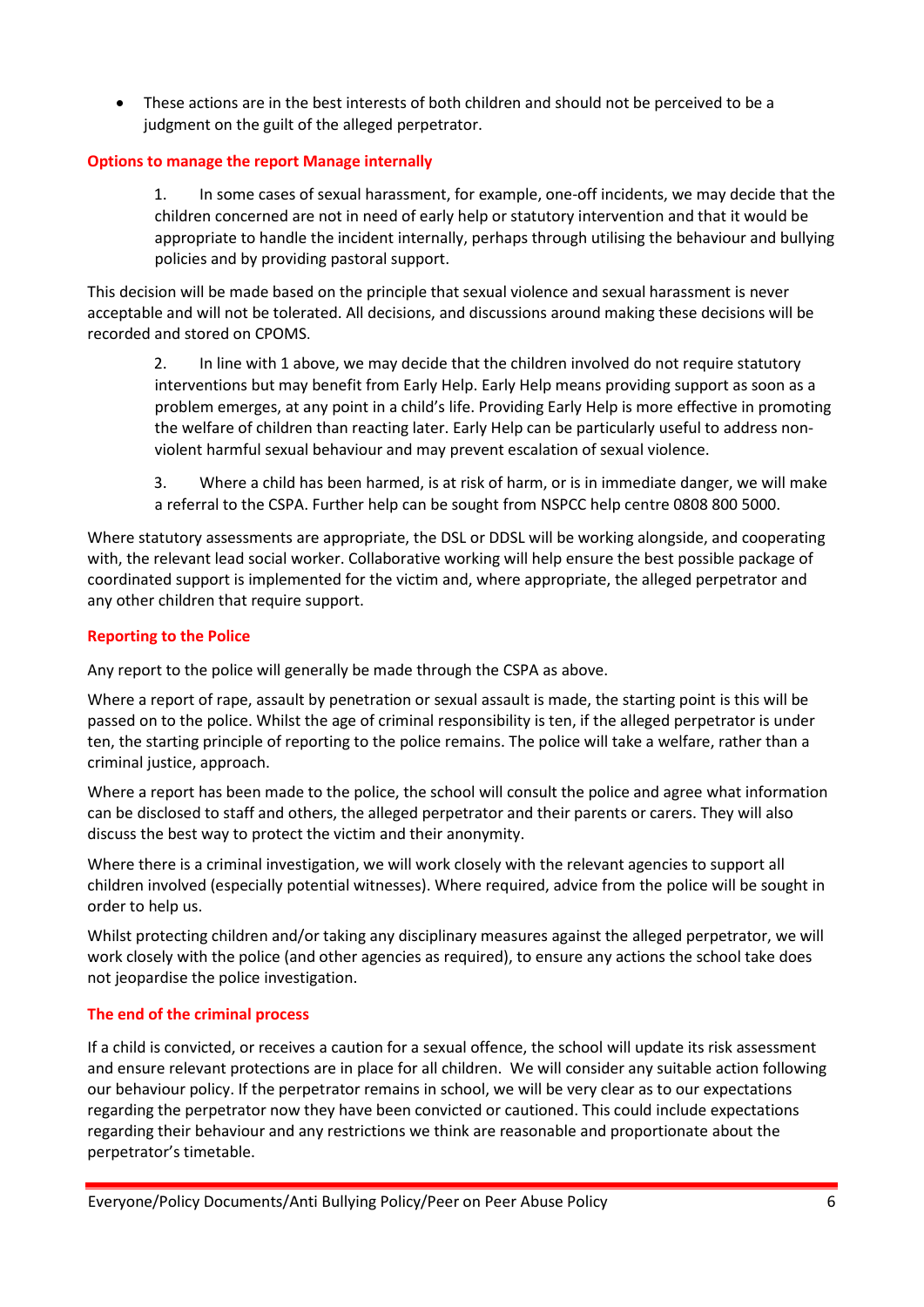Any conviction (even with legal anonymity reporting restrictions) is potentially going to generate interest among other pupils.

We will ensure all children involved are protected, especially from any bullying or harassment (including online).

Where cases are classified as "no further action" (NFA'd) by the police or Crown Prosecution Service, or where there is a not guilty verdict, we will continue to offer support to the victim and the alleged perpetrator for as long as is necessary. A not guilty verdict or a decision not to progress with their case will likely be traumatic for the victim. The fact that an allegation cannot be substantiated does not necessarily mean that it was unfounded. We will continue to support all parties in this instance.

#### <span id="page-6-0"></span>**Support for Children Affected by Sexual-Assault**

Support for victims of sexual assault is available from a variety of agencies (see Appendix 3).

We will support the victim of sexual assault to remain in school but if they are unable to do so, we will enable them to continue their education elsewhere. This decision will be made only at the request of the child and their family.

If they are moved, we will ensure the new school is aware of the ongoing support they may need. The DSL will support this move.

Where there is a criminal investigation the alleged perpetrator will be removed from any shared classes with the victim and we will also consider how best to keep them a reasonable distance apart on the school premises or on school transport. This is in the best interest of the children concerned and should not be perceived to be a judgement of guilt before any legal proceedings. We will work closely with the police.

Where a criminal investigation into a rape or assault by penetration leads to a conviction or caution, we may take suitable action, if we have not already done so. In all but the most exceptional of circumstances, the rape or assault is likely to constitute a serious breach of discipline and lead to the view that allowing the perpetrator to remain in the same school or college would seriously harm the education or welfare of the victim (and potentially other pupils or students).

Where a criminal investigation into sexual assault leads to a conviction or caution, we may, if we have not already done so, consider any suitable sanctions using our behaviour policy, including consideration of permanent exclusion.

Where the perpetrator is going to remain at the school or college, the principle would be to continue keeping the victim and perpetrator in separate classes and continue to consider the most appropriate way to manage potential contact on school and college premises and transport. The nature of the conviction or caution and wishes of the victim will be especially important in determining how to proceed in such cases.

Reports of sexual assault and sexual harassment will, in some cases, not lead to a report to the police (for a variety of reasons). In some cases, rape, assault by penetration, sexual assault or sexual harassment are reported to the police and the case is not progressed or are reported to the police and ultimately result in a not guilty verdict. None of this means the offence did not happen or that the victim lied. The process will have affected both victim and alleged perpetrator. Appropriate support will be provided to both as required and consideration given to sharing classes and potential contact as required on a case-by-case basis.

All the above will be considered with the needs and wishes of the victim at the heart of the process (supported by parents and carers as required). Any arrangements should be kept under review.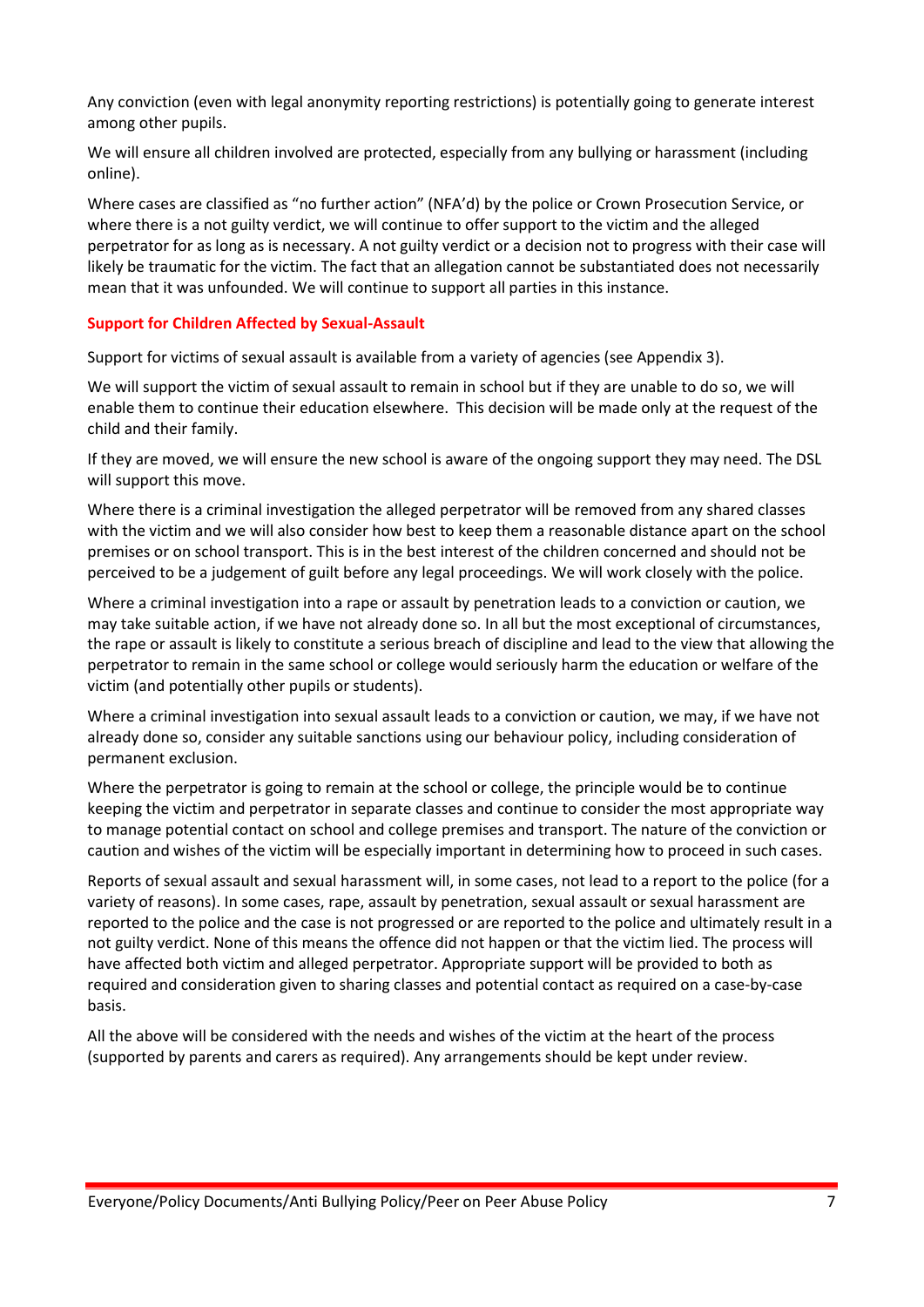### <span id="page-7-0"></span>**Physical Abuse**

While a clear focus of peer on peer abuse is around sexual abuse and harassment, physical assaults and initiation violence and rituals from pupils to pupils can also be abusive.

These are equally not tolerated and if it is believed that a crime has been committed, will be reported to the police.

The principles from the anti-bullying policy will be applied in these cases, with recognition that any police investigation will need to take priority.

When dealing with other alleged behaviour which involves reports of, for example, emotional and/or physical abuse, staff can draw on aspects of Hackett's continuum (Appendix 1) to assess where the alleged behaviour falls on a spectrum and to decide how to respond. This could include, for example, whether it:

- is socially acceptable
- involves a single incident or has occurred over a period of time
- is socially acceptable within the peer group
- is problematic and concerning
- involves any overt elements of victimisation or discrimination e.g. related to race, gender, sexual

orientation, physical, emotional, or intellectual vulnerability

- involves an element of coercion or pre-planning
- involves a power imbalance between the child/children allegedly responsible for the behaviour
- involves a misuse of power

#### <span id="page-7-1"></span>**Online Behaviour**

Many forms of peer on peer abuse have an element of online behaviour including behaviours such as cyberbullying and sexting.

#### <span id="page-7-2"></span>**Prevention**

Wallace Fields Junior School actively seeks to raise awareness of and prevent all forms of peer-on-peer abuse by:

• Educating all Governors, Senior Leadership Team, staff, volunteers and parents about this issue. This will include training all Governors, Senior Leadership Team, staff and volunteers on the nature, prevalence and effect of peer-on-peer abuse, and how to prevent, identify and respond to it. This includes

- (a) Contextual Safeguarding;
- (b) The identification and classification of specific behaviours; and
- (c) The importance of taking seriously all forms of peer-on-peer abuse (no matter how low level they may appear) and ensuring that no form of peer-on-peer abuse is ever dismissed.
- Educating children about the nature and prevalence of peer-on-peer abuse via the PSHE curriculum and the wider curriculum.
- Pupils are frequently told what to do if they witness or experience such abuse, the effect that it can have on those who experience it and the possible reasons for it, including vulnerability of those who inflict such abuse.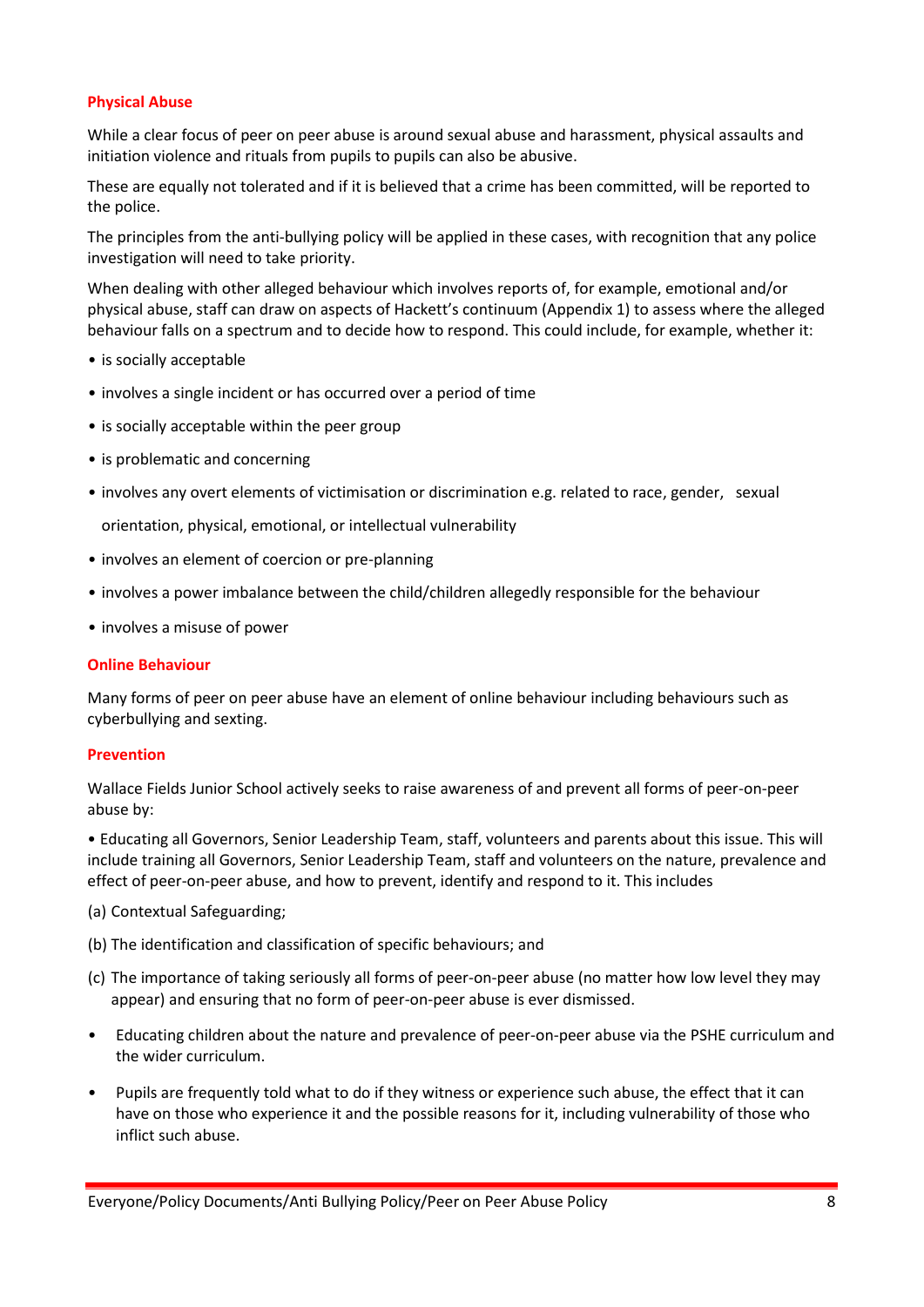- They are regularly informed about the School's approach to such issues, including its zero-tolerance policy towards all forms of peer-on-peer abuse.
- Engaging parents on this issue with regular updates on the School Website and Weekly Bulletin.
- Ensuring that all peer-on-peer abuse issues are fed back to the School's safeguarding lead and recorded on CPOMA to update all relevant parties so that they can spot and address any concerning trends and identify pupils who maybe in need of additional support.
- Challenging the attitudes that underlie such abuse (both inside and outside the classroom);
- Working with Governors, Senior Leadership Team, all staff and volunteers, pupils and parents to address equality issues, to promote positive values, and to encourage a culture of tolerance and respect amongst all members of the School community;
- Creating conditions in which our pupils can aspire to and realise safe and healthy relationships;
- Creating a culture in which our pupils feel able to share their concerns openly, in a non-judgmental environment, and have them listened to; and
- Responding to cases of peer-on-peer abuse promptly and appropriately.

### **Multi-agency working**

The School will actively engage with its local partners in relation to peer-on-peer abuse, and work closely with CSPA, allocated social workers and the Police to prevent and identify early and appropriately handle cases of peer-on-peer abuse. They help the School to

(a) Develop a good awareness and understanding of the different referral pathways that operate in its local

area, as well as the preventative and support services which exist;

- (b) Ensure that our pupils can access the range of services and support they need quickly;
- <span id="page-8-0"></span>(c) Support and help inform our local community's response to peer-on-peer abuse;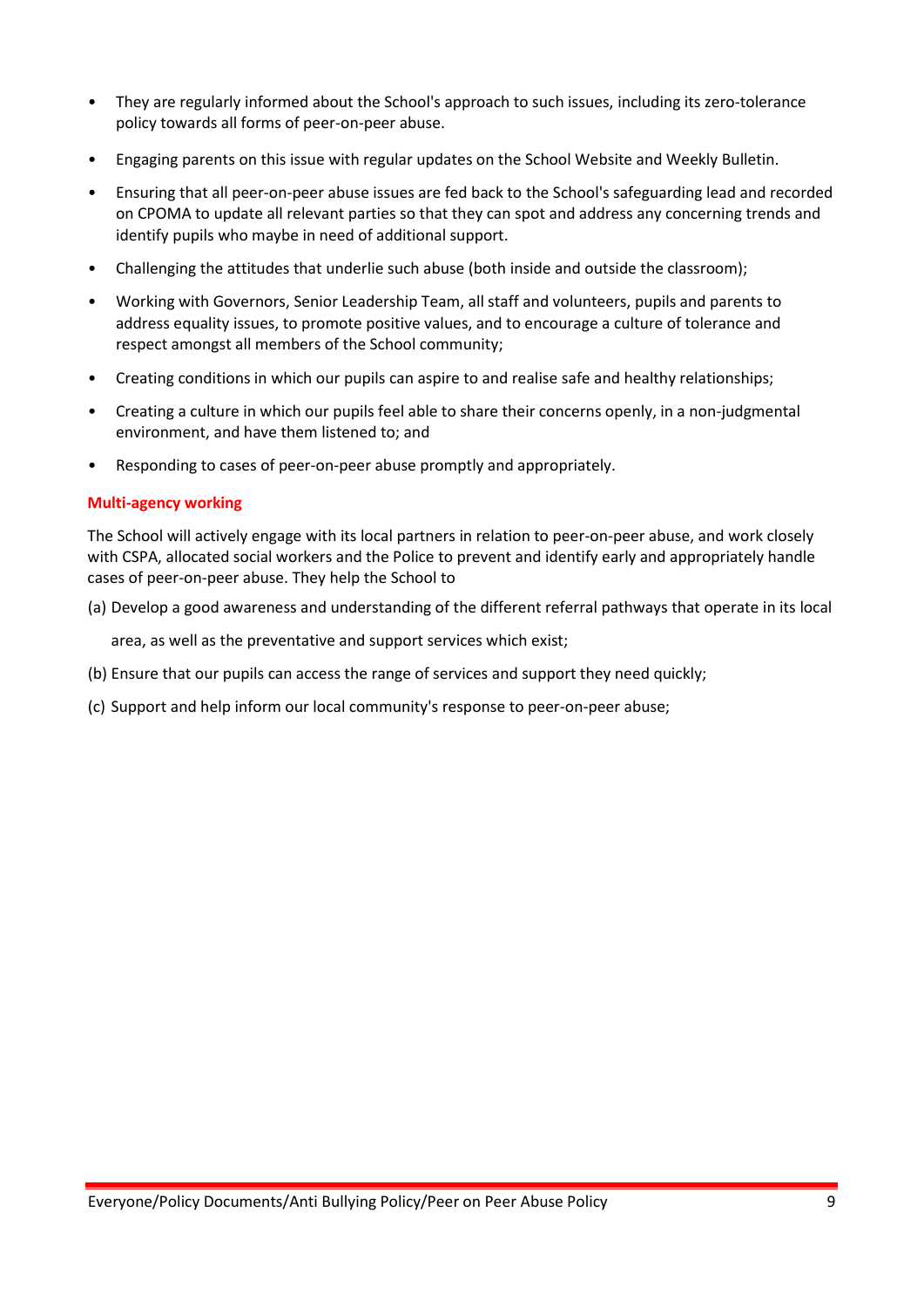# **Appendix 1**

Simon Hackett (2010) has proposed a continuum model to demonstrate the range of sexual behaviours presented by children and young people, from those that are normal, to those that are highly deviant:

| Developmentally<br>· Single instances of<br>• Problematic and<br>• Victimising intent<br>· Physically violent<br>sexual abuse<br>expected<br>inappropriate sexual<br>concerning<br>or outcome<br>behaviours<br>behaviour<br>· Highly intrusive<br>Socially acceptable<br>· Includes misuse<br>· Socially acceptable<br>· Developmentally<br>of power<br>behaviour within<br>unusual and socially<br>Consensual, mutual,<br>· Instrumental<br>• Coercion and force<br>violence which is<br>reciprocal<br>unexpected<br>peer group<br>physiologically and/<br>to ensure victim<br>Shared decision<br>• Context for<br>. No overt elements<br>or sexually arousing<br>compliance<br>to the perpetrator<br>behaviour may be<br>of victimisation<br>making<br>· Intrusive<br>inappropriate<br>• Consent issues<br>· Sadism<br>· Informed consent<br>• Generally<br>may be unclear<br>lacking, or not able<br>consensual<br>• May lack reciprocity<br>and reciprocal<br>to be freely given<br>or equal power<br>by victim<br>· May include levels<br>• May include<br>elements of<br>of compulsivity<br>expressive violence | <b>Normal</b> | Inappropriate | <b>Problematic</b> | <b>Abusive</b> | <b>Violent</b> |
|-----------------------------------------------------------------------------------------------------------------------------------------------------------------------------------------------------------------------------------------------------------------------------------------------------------------------------------------------------------------------------------------------------------------------------------------------------------------------------------------------------------------------------------------------------------------------------------------------------------------------------------------------------------------------------------------------------------------------------------------------------------------------------------------------------------------------------------------------------------------------------------------------------------------------------------------------------------------------------------------------------------------------------------------------------------------------------------------------------------------------|---------------|---------------|--------------------|----------------|----------------|
|                                                                                                                                                                                                                                                                                                                                                                                                                                                                                                                                                                                                                                                                                                                                                                                                                                                                                                                                                                                                                                                                                                                       |               |               |                    |                |                |

[https://www.nspcc.org.uk/globalassets/documents/publications/harmful-sexual](https://www.nspcc.org.uk/globalassets/documents/publications/harmful-sexual-behaviour-framework.pdf)[behaviourframework.pdf](https://www.nspcc.org.uk/globalassets/documents/publications/harmful-sexual-behaviour-framework.pdf)

# **Appendix 2 Brook sexual behaviours traffic light tool**

<span id="page-9-0"></span>*As Referenced in our school Child Protection Policy*

Behaviours: age 0 to 5 All green, amber and red behaviours require some form of attention and response. It is the level of intervention that will vary.

# **What is a green behaviour?**

Green behaviours reflect safe and healthy sexual development. They are displayed between children or young people of similar age or developmental ability. They are reflective of natural curiosity, experimentation, consensual activities and positive choices.

# **What can you do?**

Green behaviours provide opportunities to give positive feedback and additional information.

# **Green behaviours**

- holding or playing with own genitals
- attempting to touch or curiosity about other children' genitals
- attempting to touch or curiosity about breasts, bottoms or genitals of adults
- games e.g. mummies and daddies,
- doctors and nurses
- enjoying nakedness
- interest in body parts and what they do
- curiosity about the differences between boys and girls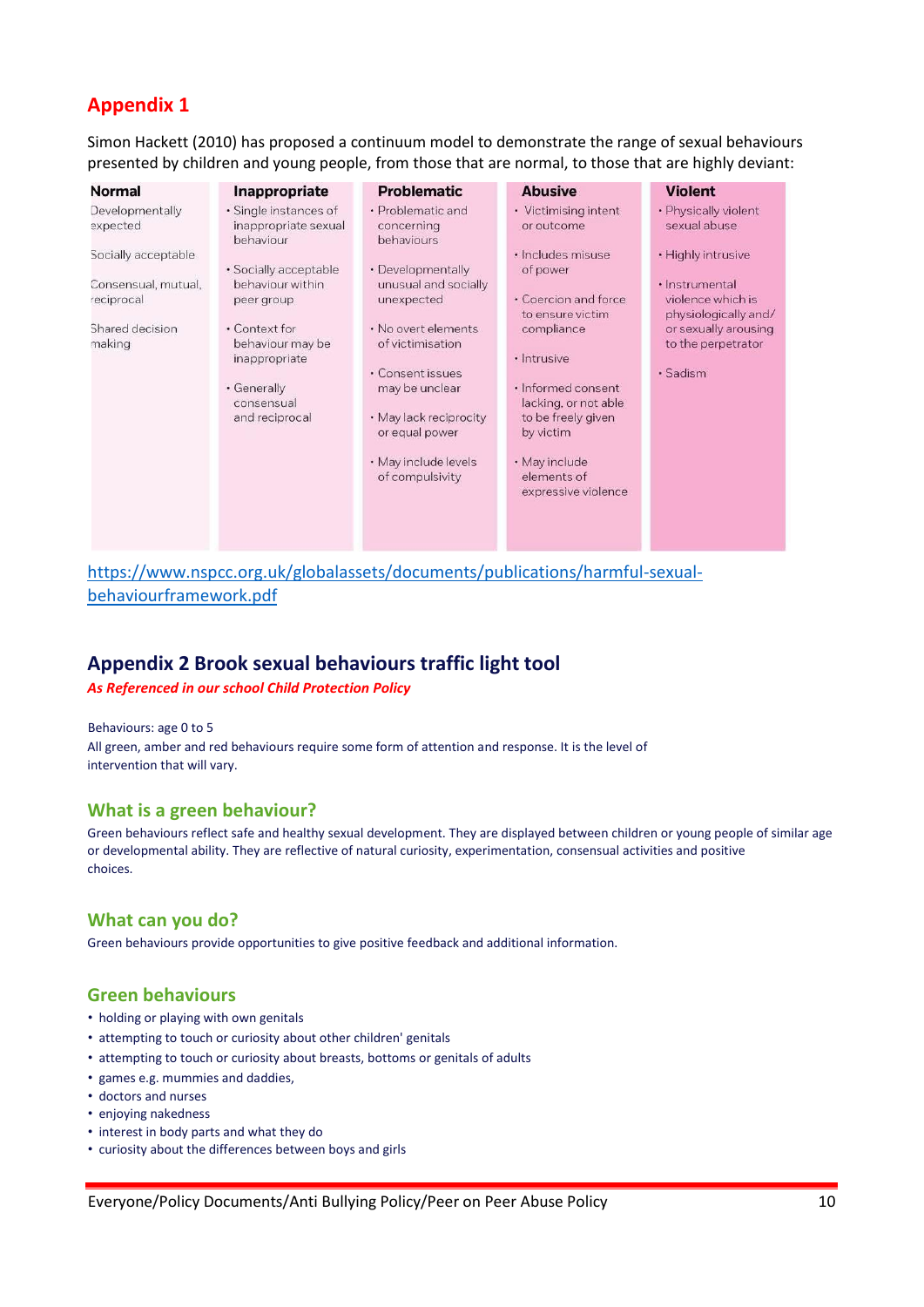# **What is an amber behaviour?**

Amber behaviours have the potential to be outside of safe and healthy behaviour. They may be of potential concern due to age, or developmental differences. A potential concern due to activity type, frequency, duration or context in which they occur.

# **What can you do?**

Amber behaviours signal the need to take notice and gather information to assess the appropriate action.

#### **Amber behaviours**

- preoccupation with adult sexual
- behaviour
- pulling other children's pants down/skirts up/trousers down against their will
- talking about sex using adult slang
- preoccupation with touching the genitals of other people
- following others into toilets or changing rooms to look at them or touch them
- talking about sexual activities seen on TV/online

# **What is a red behaviour?**

Red behaviours are outside of safe and healthy behaviour. They may be excessive secretive, compulsive, coercive, degrading or threatening and involving significant age, developmental, or power differences. They may pose a concern due to the activity type, frequency, duration or the context in which they occur.

### **What can you do?**

Red behaviours indicate a need for immediate intervention and action.

#### **Red behaviours**

- persistently touching the genitals of other children
- persistent attempts to touch the genitals of adults
- simulation of sexual activity in play
- sexual behaviour between young children involving penetration with objects
- forcing other children to engage in sexual play

# <span id="page-10-0"></span>**Behaviours: age 5 to 9 and 9 to 13**

All green, amber and red behaviours require some form of attention and response. It is the level of intervention that will vary.

#### **What is a green behaviour?**

Green behaviours reflect safe and healthy sexual development. They are displayed between children or young people of similar age or developmental ability and reflective of natural curiosity, experimentation, consensual activities and positive choices.

#### **What can you do?**

Green behaviours provide opportunities to give positive feedback and additional information.

# **Green behaviours 5-9**

- feeling and touching own genitals
- curiosity about other children's genitals
- curiosity about sex and relationships e.g. differences between boys and girls, how sex happens, where babies come from, samesex relationships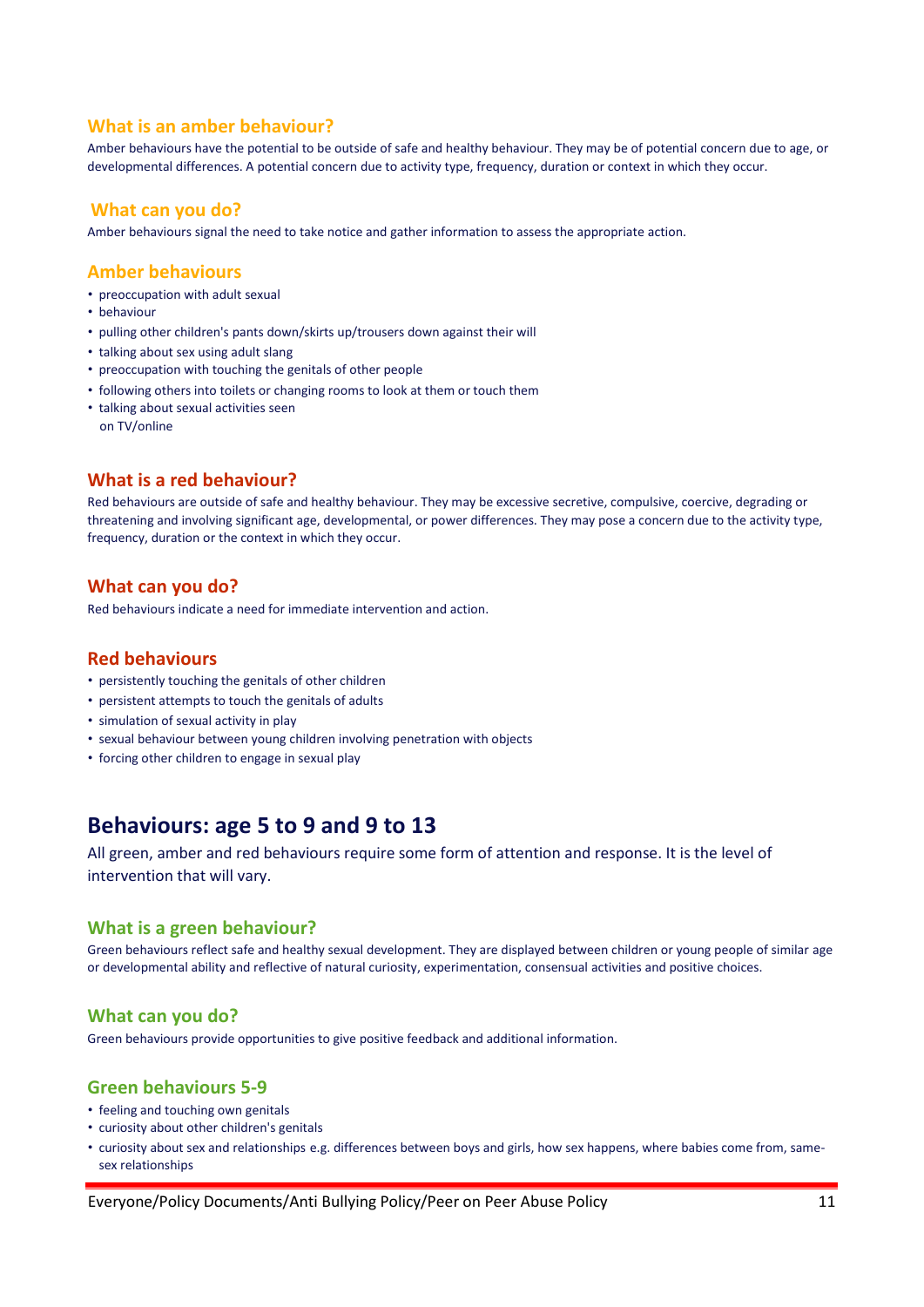- sense of privacy about bodies
- telling stories or asking questions using swear and slang words for parts of the body

#### **Green behaviours 9-13**

- solitary masturbation
- use of sexual language including swear and slang words
- having girl/boyfriends who are of the same, opposite or any gender
- interest in popular culture, e.g. fashion, music, media, online games, chatting online
- need for privacy
- consensual kissing, hugging, holding hands with peers

#### **What is an amber behaviour?**

Amber behaviours have the potential to be outside of safe and healthy behaviour. They may be of potential concern due to age, or developmental differences. A potential concern due to activity type, frequency, duration or context in which they occur.

#### **What can you do?**

Amber behaviours signal the need to take notice and gather information to assess the appropriate action.

#### **Amber behaviours 5-9**

- questions about sexual activity which persist or are repeated frequently, despite an answer having been given
- sexual bullying face to face or through texts or online messaging
- engaging in mutual masturbation
- persistent sexual images and ideas in talk, play and art
- use of adult slang language to discuss sex

#### **Amber behaviours 9-13**

- uncharacteristic and risk-related behaviour, e.g. sudden and/or provocative changes in dress, withdrawal from friends, mixing with new or older people, having more or less money than usual, going missing
- verbal, physical or cyber/virtual sexual bullying involving sexual aggression
- LGBT (lesbian, gay, bisexual, transgender) targeted bullying
- exhibitionism, e.g. flashing or mooning
- giving out contact details online
- viewing pornographic material
- worrying about being pregnant or having STIs

# **What is a red behaviour?**

Red behaviours are outside of safe and healthy behaviour. They may be excessive, secretive, compulsive, coercive, degrading or threatening and involving significant age, developmental or power differences. They may pose a concern due to the activity type, frequency, duration or the context in which they occur.

#### **What can you do?**

Red behaviours indicate a need for immediate intervention and action.

### **Red behaviours 5-9**

- frequent masturbation in front of others
- sexual behaviour engaging significantly younger or less able children
- forcing other children to take part in sexual activities
- simulation of oral or penetrative sex
- sourcing pornographic material online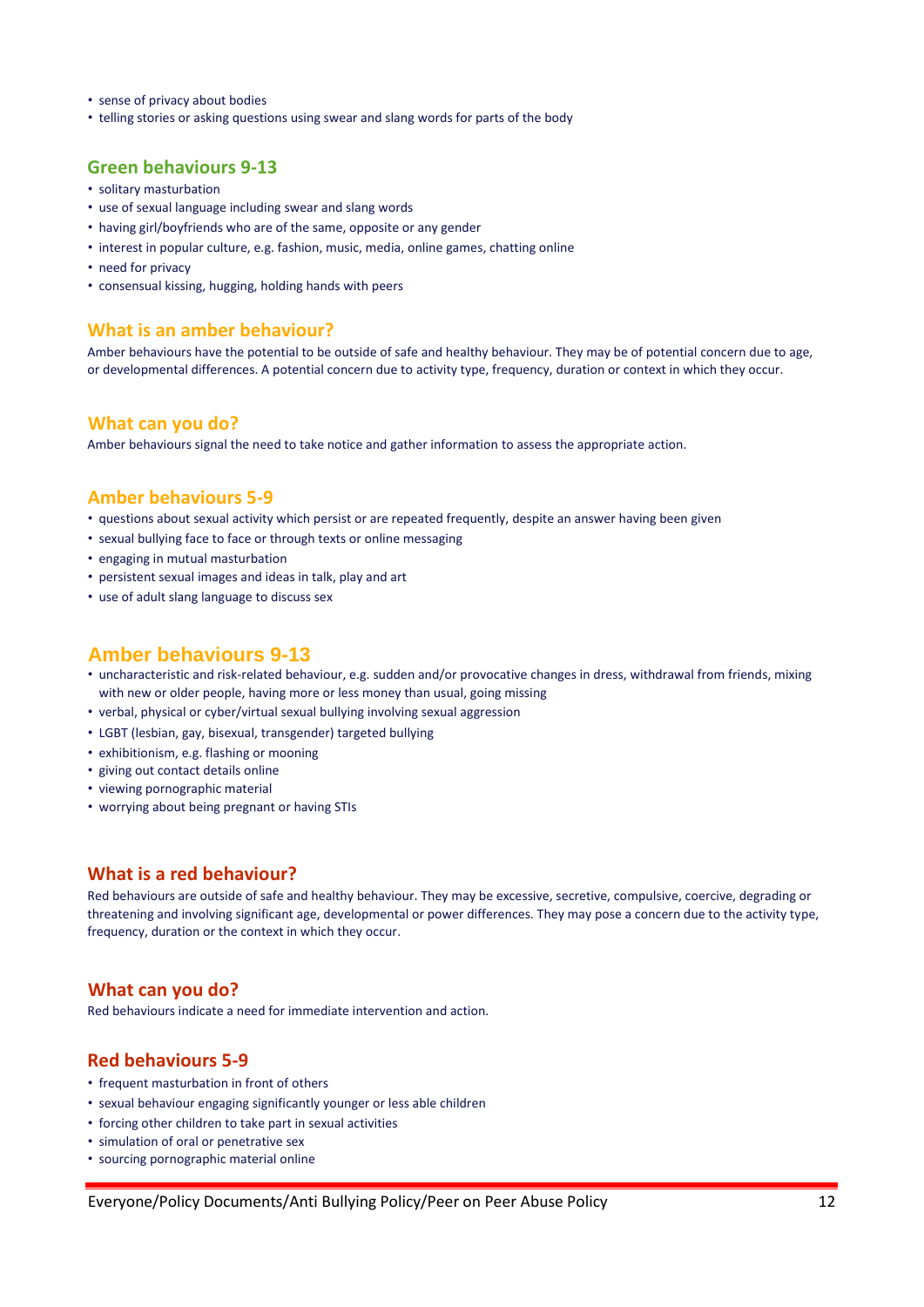# **Red behaviours 9-13**

- exposing genitals or masturbating in public
- distributing naked or sexually provocative images of self or others
- sexually explicit talk with younger children
- sexual harassment
- arranging to meet with an online acquaintance in secret
- genital injury to self or others
- forcing other children of same age, younger or less able to take part in sexual activities
- sexual activity e.g. oral sex or intercourse
- presence of sexually transmitted infection (STI)
- evidence of pregnancy

# **Behaviours: age 13 to 17**

All green, amber and red behaviours require some form of attention and response. It is the level of intervention that will vary.

# **What is a green behaviour?**

Green behaviours reflect safe and healthy sexual development. They are displayed between children or young people of similar age or developmental ability and reflective of natural curiosity, experimentation, consensual activities and positive choices.

### **What can you do?**

Green behaviours provide opportunities to give positive feedback and additional information.

# **Green behaviours**

- solitary masturbation
- sexually explicit conversations with peers
- obscenities and jokes within the current cultural norm
- interest in erotica/pornography
- use of internet/e-media to chat online
- having sexual or non-sexual relationships
- sexual activity including hugging, kissing, holding hands
- consenting oral and/or penetrative sex with others of the same or opposite gender who are of similar age and developmental ability
- choosing not to be sexually active

# **What is an amber behaviour?**

Amber behaviours have the potential to be outside of safe and healthy behaviour. They may be of potential concern due to age, or developmental differences. A potential concern due to activity type, frequency, duration or context in which they occur.

#### **What can you do?**

Amber behaviours signal the need to take notice and gather information to assess the appropriate action.

#### **Amber behaviours**

- accessing exploitative or violent pornography
- uncharacteristic and risk-related behaviour, e.g. sudden and/or provocative changes in dress,
- withdrawal from friends, mixing with new or older people, having more or less money than usual, going missing concern about body image
- taking and sending naked or sexually provocative images of self or others single occurrence of peeping, exposing, mooning or obscene gestures
- giving out contact details online